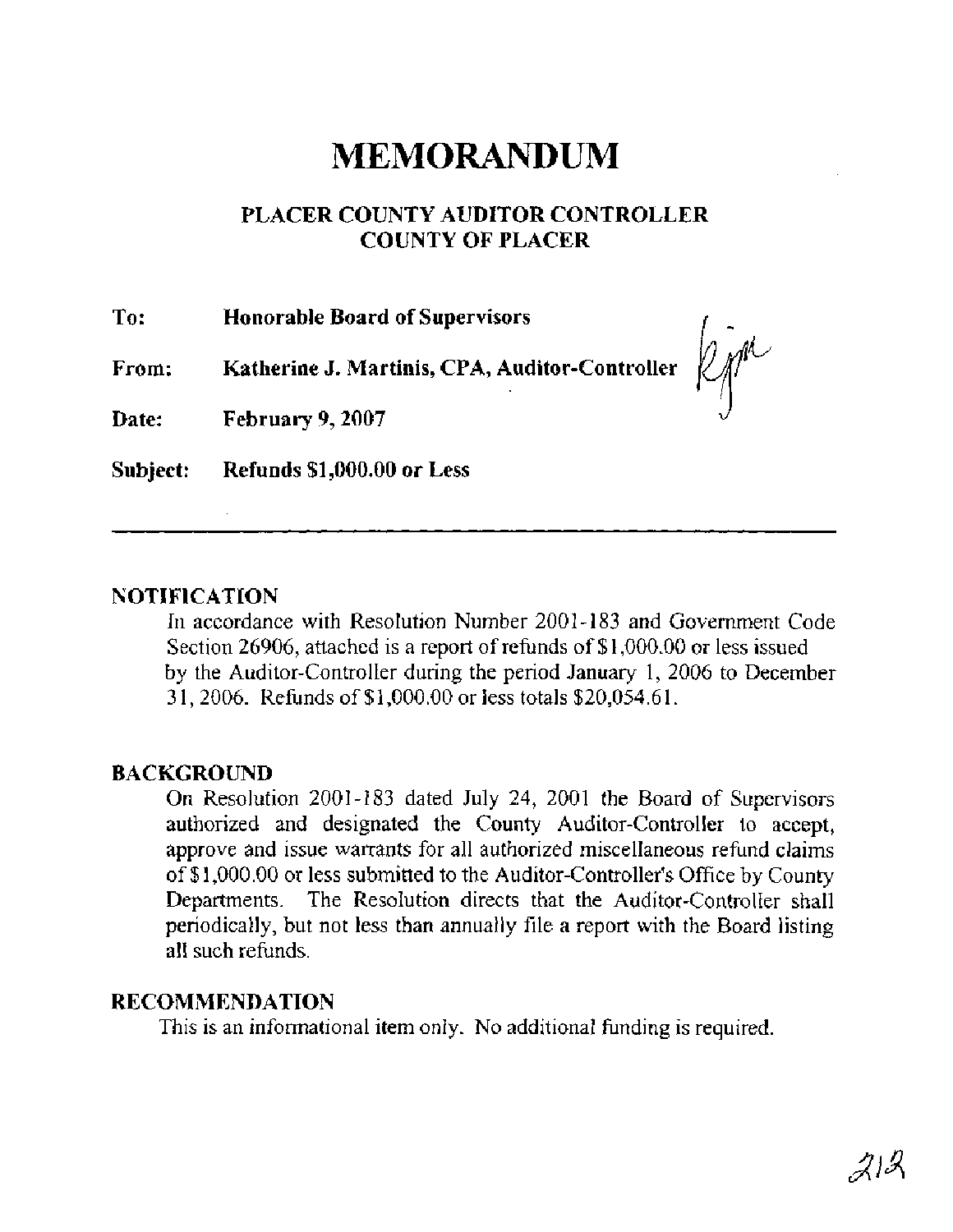## **BEFORE THE BOARD OF SUPERVISORS** *COUNTY OF PLACER, STATE OF CALIFORAX4*

*In the matter of: Amending Resolution No. 94-50* Resol. No. 2001-183<br>delegating the authority for approval of miscellaneous Ord. No. *delegating the authority for approval of miscellaneous* Ord. No. **.........**<br>refunds of \$1000 or less from the Board of Supervisors First Reading: *refunds of \$1000 or less from the Board of Supervisors to the Auditor-Contro ller.* 

**The** *fo llowing Resolution was duly passed by the Board of Supervisors of* 

*the County of Placer at a regular meeting held July 24, 2001* ,

*by the following vote on roll call:* !

*Ayes: WEYGANDT, WHITE,* GAINES, BLOOMFIELD, **SANTUCCI** '

*Noes:* NONE

*Absent:* NONE

*Signed and approved by me after* **its** *passage.* 

Chairman, Board of Supervisors

*Attest: said Board* 

*WHEREAS, Gowrnment Code Section 26906 authorizes the refind of any money other than taxes erroneously paid into the County Treasury to the persompayfng*  **it** *upon a warrant drawn by the Auditor on the order of the Board of Supervisors based upon such voucher as shows proper evidence of the facts; and* 

*WHEREAS, Government Code Section 26906 aLso states that the Board* **of**  *Supervisors may, by resolution, authorize the Auditor to act in lieu of and with the same authority as the Board of Supervisors in ordering and the return* **of**  *such money. In addition, if the Board decides to grant this authority to the Auditor, the Auditor shall periodically, but not less than annually, file a report with the Board listing all such refinds;* 

*NOW THEREFORE, BE IT HEREBY* **RESOLVED** *that the Board of Supervisors authorizes and designates* **the** *County Auditor-Controller to accept, approve and issue warrants for all authorized miscelIaneous refund claims of \$1000 or less submitted to the Auditor Controller's* **Office** *by County Departments. In addition, the Auditor-Controller shall submit a* **listing** *of a11 such refinds to the Board* **of**  *Supenrisors annually. This Resolution will become effective on refinds as* **of**  *July 1, 2001.*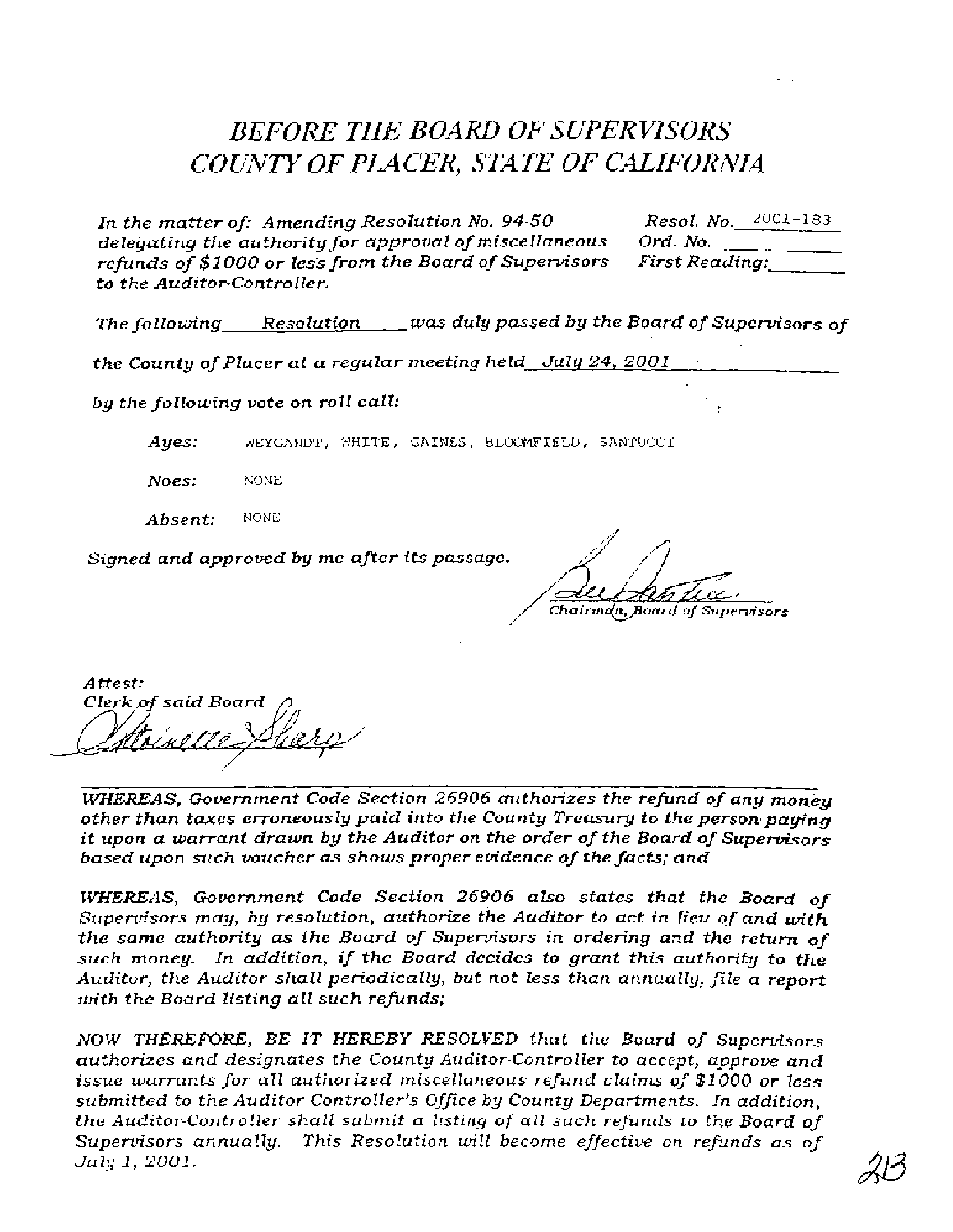#### **CA Codes** (gov:26900-269 15) Page 2 of 8

reconcile the cash and investment accounts as stated on the auditor' s books with the cash and investment accounts as stated on the treasurer's books as of the close of business of the preceding month to determine that the amounts in those accounts as stated on the books of the treasurer are in agreement with the amounts in those accounts as stated on the books of the auditor.

26906. Any money other than taxes erroneously paid into the county treasury may be returned to the person paying it in upon a warrant drawn by the auditor on the order of the board of supervisors based upon such voucher as shows proper evidence of the facts. The board of supervisors may, by resolution, authorize the auditor to act in lieu of and with the same authority as the board of supervisors in ordering the return of such money. If the board of supervisors authorizes the auditor to make such refunds in lieu of and with the same authority as the board, the auditor shall periodically, but not less than annually, file a report with the board listing all such refunds.

26906.1. The county auditor, with the approval of the board of supervisors, may impound the disputed revenues of any tax upon secured or unsecured property, levied and collected by the county for the county or any revenue district, whenever, pursuant to Chapter 5 (commencing with Section 5096), Part 9, Division 1 of the Revenue and Taxation Code, a claim or action is filed for the return of the revenues, or the auditor reasonably anticipates that the tax may be refunded in whole or in part. The county auditor shall continue to impound such revenues until the final disposition of the claim or action, or a refund of the tax is no longer anticipated. If, under the final disposition, it is determined that such taxes were properly levied against such property, the auditor shall release the revenues to the county or revenue district.

26907. Notwithstanding Section 26201, 26202, or 26205, the auditor or ex officio auditor may destroy any county, school, or special district claim, warrant, or any other paper issued as a warrant voucher that is more than five years old, or at any time after the document has been photographed, microphotographed, reproduced by electronically recorded video images on magnetic surfaces, or reproduced on film of a type approved for permanent photographic records by the National Bureau of Standards if the copy is kept or maintained for five years from the date of the document.

The auditor may make a photographic record of an index or warrant register and may provide for the destruction of the index or warrant register. Any index or warrant register that is over five years old may be destroyed without being photographically or microphotographically reproduced.

26907.1. Notwithstanding the provisions of Sections 26201, 26202, and 26205 of this code, the auditor or ex officio auditor may destroy any county, school or special district bonds or coupons which have been paid or canceled for a period of not less than five years.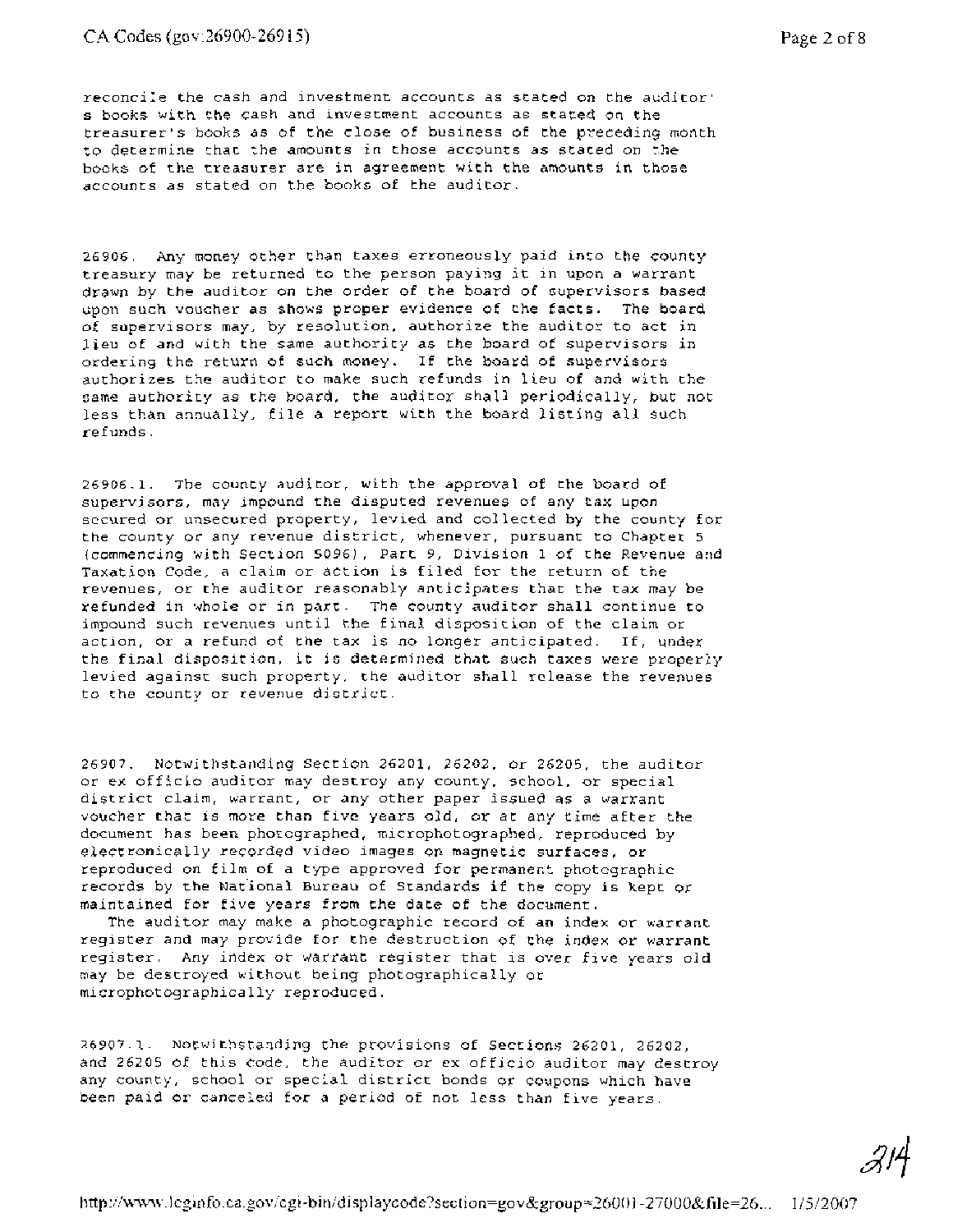### **REFUNDS JANUARY 1,2006 TO DECEMBER 31,2006**

| DEPT | <b>FUND</b>      | Payment Vendor Name              | Warrant Number | Total    |
|------|------------------|----------------------------------|----------------|----------|
| 11   | 100              | Allen L. Bender                  | 10124716       | 15.00    |
| 6,   |                  | Al Turner                        | 10124185       | 110.00   |
|      |                  | Anchor Roofing Inc.              | 10157040       | 330.00   |
|      |                  | Camillucci Construction Services | 10125572       | 165.00   |
|      |                  | Clark or Donna Hoagland          | 10126779       | 374.87   |
|      |                  | Dillow, John                     | 10112598       | 735.00   |
|      |                  | Dobkin & Copmpany                | 10105002       | 60.00    |
|      |                  | Duarte Construction              | 10124408       | 189.26   |
|      |                  | Eduardo Kienk                    | 10126780       | 168.56   |
|      |                  | Gramanz, Ronald & Syble          | 10093130       | 730.31   |
|      |                  | Umayun Kabir                     | 10137859       | 555.31   |
|      |                  | James Scott Goodrich             | 10101336       | 174.89   |
|      |                  | <b>KLM</b> Investments           | 10144404       | 803.90   |
|      |                  | Kobra Properties                 | 10124186       | 985.00   |
|      |                  | Lionakis Beaumont Design Group   | 10116069       | 263.00   |
|      |                  | Marilyn K. Sharp                 | 10157155       | 60.00    |
|      |                  | McMillen, John C. or Susan       | 10101338       | 517.00   |
|      |                  | Mayers, Rebecca                  | 10112601       | 625.00   |
|      |                  | Perry, Edward & Georgia          | 10107783       | 620.00   |
|      |                  | Richard & Georgia Harmon         | 10105003       | 60.00    |
|      |                  | Richard Lalonde                  | 10153678       | 340.00   |
|      |                  | Rosene Classics                  | 10157041       | 340.00   |
|      |                  | Sheba Development LLC            | 10143331       | 340.00   |
|      |                  | Warren, Edgar                    | 10154485       | 735.00   |
|      |                  | Watson, Walter                   | 10112437       | 825.60   |
|      |                  | Waynw L. Bolander                | 10144405       | 7.96     |
|      |                  | Western Roofing System           | 10159030       | 190.47   |
|      |                  | Western Roofing System           | 10159030       | 39.53    |
|      |                  | Carrie Blythe                    | 10109077       | 5.85     |
| 7    |                  | Old Republic Title Company       | 10159632       | 17.00    |
|      |                  | Old Republic Title Company       | 10159632       | 34.00    |
|      |                  | S. Lane Lewis                    | 10158296       | 202.00   |
|      |                  | <b>Title Court Service</b>       | 10108898       | 536.00   |
|      | $\overline{370}$ | Carrie Blythe                    | 10109077       | 8.25     |
|      |                  | Old Republic Title Company       | 10159632       | 6.00     |
|      |                  | Old Republic Title Company       | 10159632       | 19.00    |
| 9    | 360              | Alliance Title Co.               | 10134344       | 501.05   |
|      |                  | Allied Ttile Co.                 | 10132429       | 501.05   |
|      |                  | Boyce, Eileen D.                 | 10136773       | 258.82   |
|      |                  | Clark Hoagland                   | 10126058       | 159.10   |
|      |                  | CMH Homes, Inc.                  | 10149810       | 577.92   |
|      |                  | John C. McMillen                 | 10101730       | [214.14] |
|      |                  | Ruthane Tahoda                   | 10157179       | 301.38   |
|      | 501              | Money, Rebecca                   | 10155120       | 301.38   |
|      |                  | Puite Homes Corporation          | 10111238       | 280.00   |
| 12   | 100              | Alba Velo                        | 10130833       | 95.00    |
|      |                  | Boulder ridge Cable TV           | 10155198       | 50.00    |
|      |                  | Brown, Rick                      | 10109100       | 120.00   |
|      | 399              | Bower, Larry & Beverly           | 10093520       | 555.00   |
| 14   | 100              | Al Golchin                       | 10154777       | 210.00)  |